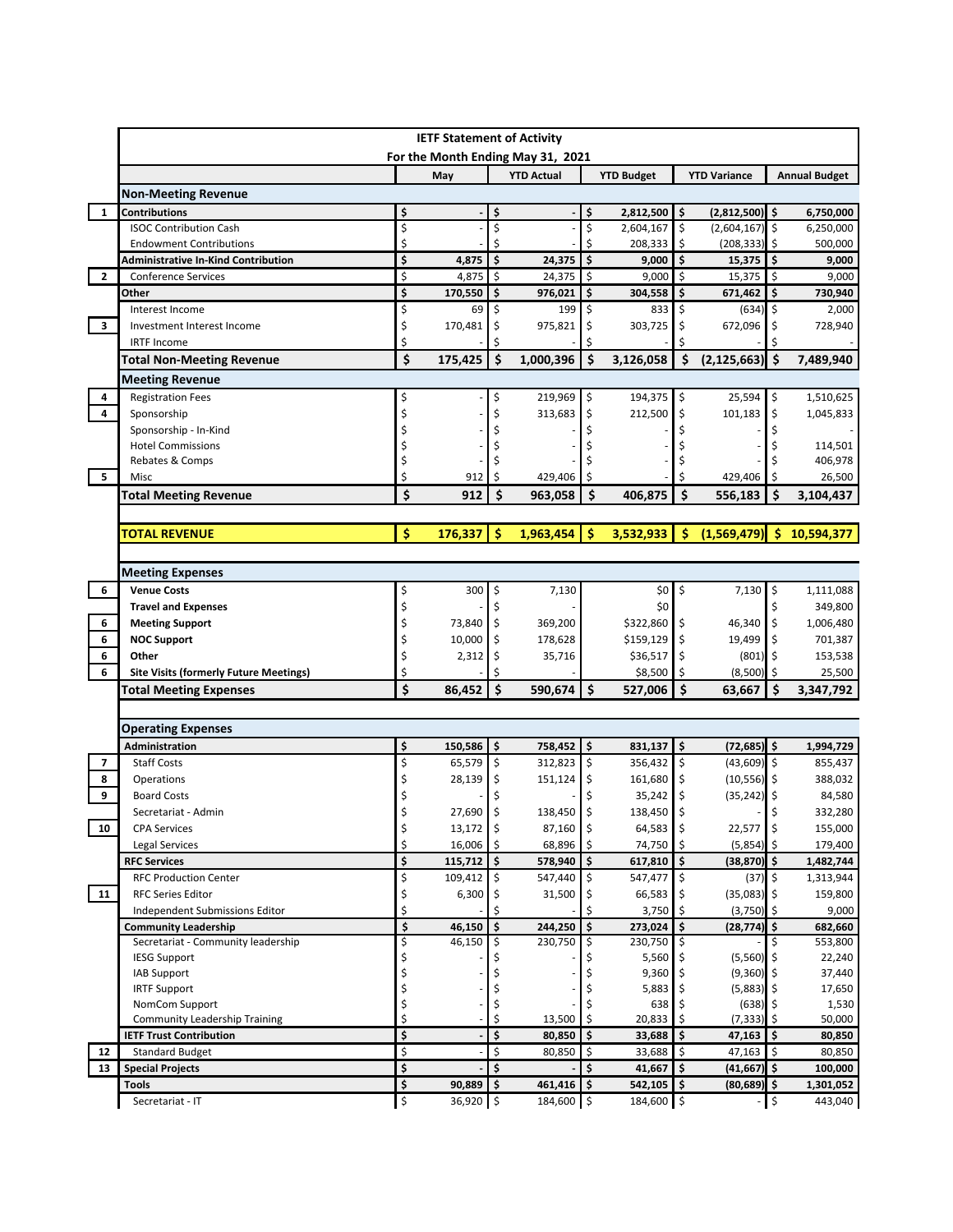|    | Management/Planning             | $10,399$ \$ | $52,014$ \$  | $51,565$ $\frac{1}{5}$ | 449                   | 123,756   |
|----|---------------------------------|-------------|--------------|------------------------|-----------------------|-----------|
|    |                                 |             |              |                        |                       |           |
| 14 | Research/Analysis/Design        | 10,313      | $51,565$ \$  | $93,232$ \$            | $(41,667)$ \$         | 223,756   |
|    | Software Development            | 24,163      | $126,538$ \$ | 117,240                | $9.298$ $\frac{1}{2}$ | 281,375   |
|    | Infrastructure Development      |             |              | $8,333$ $\pm$          | $(8,333)$ \$          | 20,000    |
|    | Operations (non-Secretariat)    | $9,094$ \$  | $46,699$ \$  | $45,469$ \$            | 1,230                 | 109,125   |
| 15 | Review/Audit                    |             |              | 41,667                 | $(41,667)$ \$         | 100,000   |
|    | <b>Total Operating Expenses</b> | 403,337     | 2,123,908    | $2,339,430$ \$         | $(215,522)$ \$        | 5,642,035 |
|    |                                 |             |              |                        |                       |           |
|    | <b>Cotal Expenses</b>           | 489,789     | 2,714,582    | 2.866.437              | (151, 855)            | 8.989.827 |

|    | Net Income                                     | $(313, 452)$ : | $(751.128)$ S                        | 666.497   | $(1,417,625)$ \$ | 1,604,550 |
|----|------------------------------------------------|----------------|--------------------------------------|-----------|------------------|-----------|
| 16 | <b>Capital Investment</b>                      | 17,254         | $86,270$ $\overline{\phantom{1}}$ \$ | 243.750 S | $(157, 480)$ \$  | 585,000   |
|    | <b>Net Income (after Capital Expenditures)</b> | $(330,706)$ \$ | $(837.398)$ S                        | 422.747   | $(1,260,145)$ \$ | 1.019.550 |

**NOTES** (refers to YTD Actual versus Month)

1 The timing of the annual ISOC contribution has changed as part of the new funding agreement from December of the year before it applies to March of the **2** In-Kind Contribution is calculated at \$4,875 a month for 150 Webex users. current year in which it applies.

**3** May budget amount calculated as 5/12 of annual budget, so variance in actual vs. budget is dependent on timing-related market volatility.

**4** The first meeting occured in March 2021. Registration and Sponsorship revenue has been recognized in March 2021. Actual revenue was more than what was budgeted for IETF110.

**5** Insurance claim was paid in March 2021 for the IETF107 meeting. The meeting was cancelled in March 2020.

**6 7 8 9 10 11 12 13 14** Research/Analysis/Design's total budget amount spreads across 2021 by each month equally. During the months of January-May 2021, actuals were lower than the budgeted amount. Meeting-related expenses budgeted to be recognized during the quarter that meeting is held. Actual expenses for meeting and NOC support to be recognized as services are performed, not prepaid until the meeting is held. Meeting support represents AMS secretariat labor for IETF 110 & IETF 111meeting, \$10,000 NOC support represents LineSpeed lead services provided through January-May 2021. There was also a Linespeed invoice for \$54,000 for IETF110. Other represent credit card fees for January-May 2021. Staff costs total budget amount spreads across 2021 by each month equally. During the months of January-May 2021, actuals were lower than the budgeted amount. No funds expended in January - May 2021; budgeted to be incurred quarterly throughout 2021. Budgeted amount for year is \$80,850. In March 2021, IETF gave the entire 80k contribution. No funds expended in January-May 2021; budgeted to be incurred equally from Jan-Dec '21. CPA Services total budget amount spreads across 2021 by each month equally. During February and March 2021, the IETF FY20 audit was going on. GRF charged an additional \$10,000 for audit prep services, in addition to RSM billing \$17,325 for the progression of the audit. Standcore is invoicing at \$6,300 a month. Budget by month is roughly \$13,000. Actuals are lower than the amount that was budgeted in 2021. Operations total budget amount spreads across 2021 by each month equally. During the months of January-May 2021, actuals were lower than the budgeted amount.

15 Budgeted amount spreads total expected 2021 tool costs equally by month. No audit costs are incurred as of May 2021.

16 NOTE: This amount includes depreciation expense on assets currently in service. Budget amount represents cash outflow for new tools and equipment (to be capitalized for accounting purposes) but not depreciation expense on existing asset. No capital investments were made in January-May 2021.

Accrual Basis. No Assurance Provided. Disclosures Omitted.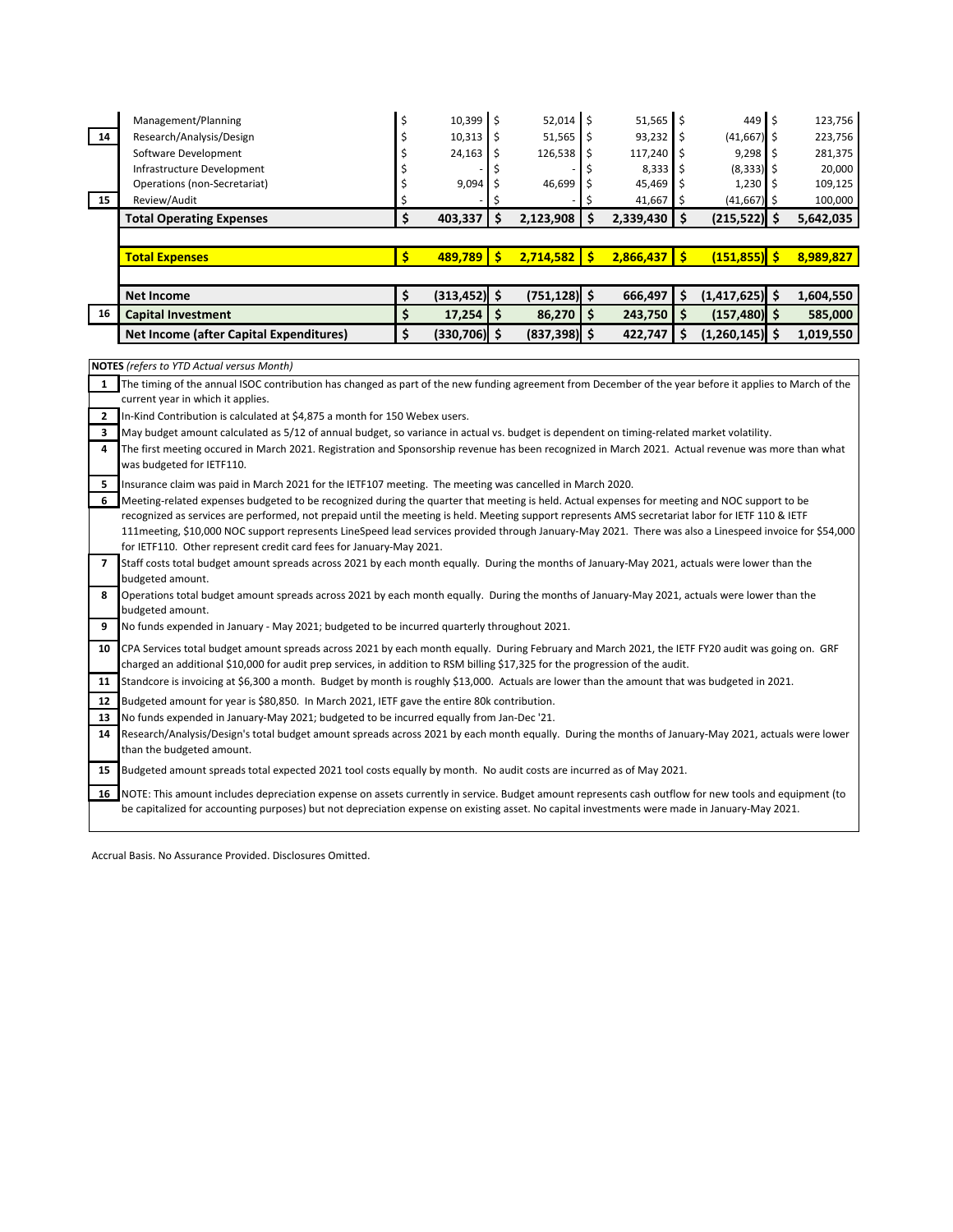| 2021 Meeting Budget               |              |              |        |                                                                                                                    |        |                |                |  |
|-----------------------------------|--------------|--------------|--------|--------------------------------------------------------------------------------------------------------------------|--------|----------------|----------------|--|
| For the Month Ending May 31, 2021 |              |              |        | IETF110 Actual   IETF110 Budget   IETF111 Actual   IETF111 Budget   IETF112 Actual   IETF112 Budget   TOTAL BUDGET |        |                |                |  |
| <b>IMEETING REVENUE</b>           | \$533.545.33 | \$406.875.00 | \$0.00 | \$1,281,159.29                                                                                                     | \$0.00 | \$1,416,402.54 | \$3,104,436.84 |  |
| <b>Registration Fees</b>          | \$219,969.00 | 194.375.00   |        | 709,500.00                                                                                                         |        | 606.750.00     | \$1,510,625.00 |  |
| Sponsorship                       | \$313.333.33 | \$212,500.00 |        | \$425,000.00                                                                                                       |        | \$408,333.00   | \$1,045,833.00 |  |
| Sponsorhip - In-Kind              |              | \$0.00       |        | \$0.00                                                                                                             |        | \$0.00         | \$0.00         |  |
| <b>Hotel Commissions</b>          |              | \$0.00       |        | \$65,672.56                                                                                                        |        | \$48,828.40    | \$114,500.96   |  |
| Rebates & Comps                   |              | \$0.00       |        | \$54,486.73                                                                                                        |        | \$352,491.14   | \$406,977.87   |  |
| Misc                              | \$243.00     | \$0.00       |        | \$26,500.00                                                                                                        |        | \$0.00         | \$26,500.00    |  |
|                                   |              |              |        |                                                                                                                    |        |                |                |  |

| <b>MEETING EXPENSES</b>               | \$415,627.41 | \$518,506.19     | \$167,680.00   | \$1,505,655.09   | \$0.00 | \$1,298,131.05 | \$3,322,292.32   |
|---------------------------------------|--------------|------------------|----------------|------------------|--------|----------------|------------------|
| <b>Venue Costs</b>                    | \$2,980.00   | \$0.00           | \$0.00         | \$663,915.00     | \$0.00 | \$447,172.67   | \$1,111,087.67   |
| <b>Meeting Space</b>                  | \$1,780.00   | \$0.00           |                | \$0.00           |        | \$141,250.00   | \$141,250.00     |
| F&B                                   | \$1,200.00   | \$0.00           |                | \$530,500.00     |        | \$215,288.00   | \$745,788.00     |
| A/V                                   |              | \$0.00           |                | \$94,075.00      |        | \$43,505.00    | \$137,580.00     |
| <b>Electrical Power</b>               |              | \$0.00           |                | \$7,725.00       |        | \$4,520.00     | \$12,245.00      |
| 5% Overage Allocation                 |              | \$0.00           |                | \$31,615.00      |        | \$20,063.15    | \$51,678.15      |
| <b>Exchange Rate Variance</b>         |              | \$0.00           |                | \$0.00           |        | \$22,546.52    | \$22,546.52      |
| <b>Meeting Support</b>                | \$225,287.33 | \$322,860.00     | \$147,680.00   | \$508,510.00     | \$0.00 | \$524,910.00   | \$1,356,280.00   |
| Secretariat Labor                     | \$221,520.00 | \$322,860.00     | \$147,680.00   | \$322,860.00     |        | \$322,860.00   | \$968,580.00     |
| T&E                                   |              | \$0.00           |                | \$172,950.00     |        | \$176,850.00   | \$349,800.00     |
| Shipping                              | \$792.33     | \$0.00           |                | \$3,500.00       |        | \$16,500.00    | \$20,000.00      |
| Supplies                              |              | \$0.00           |                | \$3,200.00       |        | \$3,200.00     | \$6,400.00       |
| Printing                              |              | \$0.00           |                | \$3,000.00       |        | \$3,000.00     | \$6,000.00       |
| <b>Temporary Labor</b>                |              | \$0.00           |                | \$3,000.00       |        | \$2,500.00     | \$5,500.00       |
| Non-Specific Mtg Expenses - Equipment |              |                  |                |                  |        |                |                  |
| (speakerphone, ipad, etc.)            |              | \$0.00           |                | \$0.00           |        | \$0.00         | \$0.00           |
| Miscellaneous                         | \$2,975.00   | \$0.00           |                | \$0.00           |        | \$0.00         | \$0.00           |
| <b>NOC Support</b>                    | \$158,627.53 | \$159,129.00     | \$20,000.00    | \$267,129.00     | \$0.00 | \$275,129.00   | \$701,387.00     |
| <b>In-Kind Circuits</b>               |              | \$0.00           |                | \$30,000.00      |        | \$30,000.00    | \$60,000.00      |
| In-Kind NOC Support                   | \$158,627.53 | \$40,000.00      | \$20,000.00    | \$40,000.00      |        | \$40,000.00    | \$120,000.00     |
| <b>Venue Network Costs</b>            |              | \$0.00           |                | \$0.00           |        | \$0.00         | \$0.00           |
| <b>Connectivity Support</b>           |              | \$54,000.00      |                | \$130,000.00     |        | \$140,000.00   | \$324,000.00     |
| <b>Remote Participation Support</b>   |              | \$60,000.00      |                | \$61,500.00      |        | \$60,000.00    | \$181,500.00     |
| NOC Travel                            |              | \$0.00           |                | \$0.00           |        | \$0.00         | \$0.00           |
| Miscellaneous                         |              | \$129.00         |                | \$629.00         |        | \$129.00       | \$887.00         |
| Non-Specific Mtg Expenses             |              | \$5,000.00       |                | \$5,000.00       |        | \$5,000.00     | \$15,000.00      |
| Other                                 | \$28,732.55  | \$36,517.19      | \$0.00         | \$66,101.09      | \$0.00 | \$50,919.38    | \$153,537.65     |
| Insurance                             |              | \$0.00           |                | \$5,000.00       |        | \$5,000.00     | \$10,000.00      |
| Credit Card/Bank Fees (Wires)         | \$8,173.66   | \$6,517.19       |                | \$28,101.09      |        | \$19,919.38    | \$54,537.65      |
| <b>Hackathon T-Shirts</b>             | \$20,558.89  | \$30,000.00      |                | \$3,000.00       |        | \$3,000.00     | \$36,000.00      |
| VAT Recovery Fee                      |              | \$0.00           |                | \$0.00           |        | \$3,000.00     | \$3,000.00       |
| Onsite Childcase                      |              | \$0.00           |                | \$20,000.00      |        | \$20,000.00    | \$40,000.00      |
| <b>ANRW Student Grants</b>            |              | \$0.00           |                | \$10,000.00      |        | \$0.00         | \$10,000.00      |
| <b>MEETING DEFICIT/SURPLUS</b>        | \$117,917.92 | ( \$111, 631.19] | (\$167,680.00] | ( \$224, 495.80] | \$0.00 | \$118,271.50   | ( \$217, 855.48) |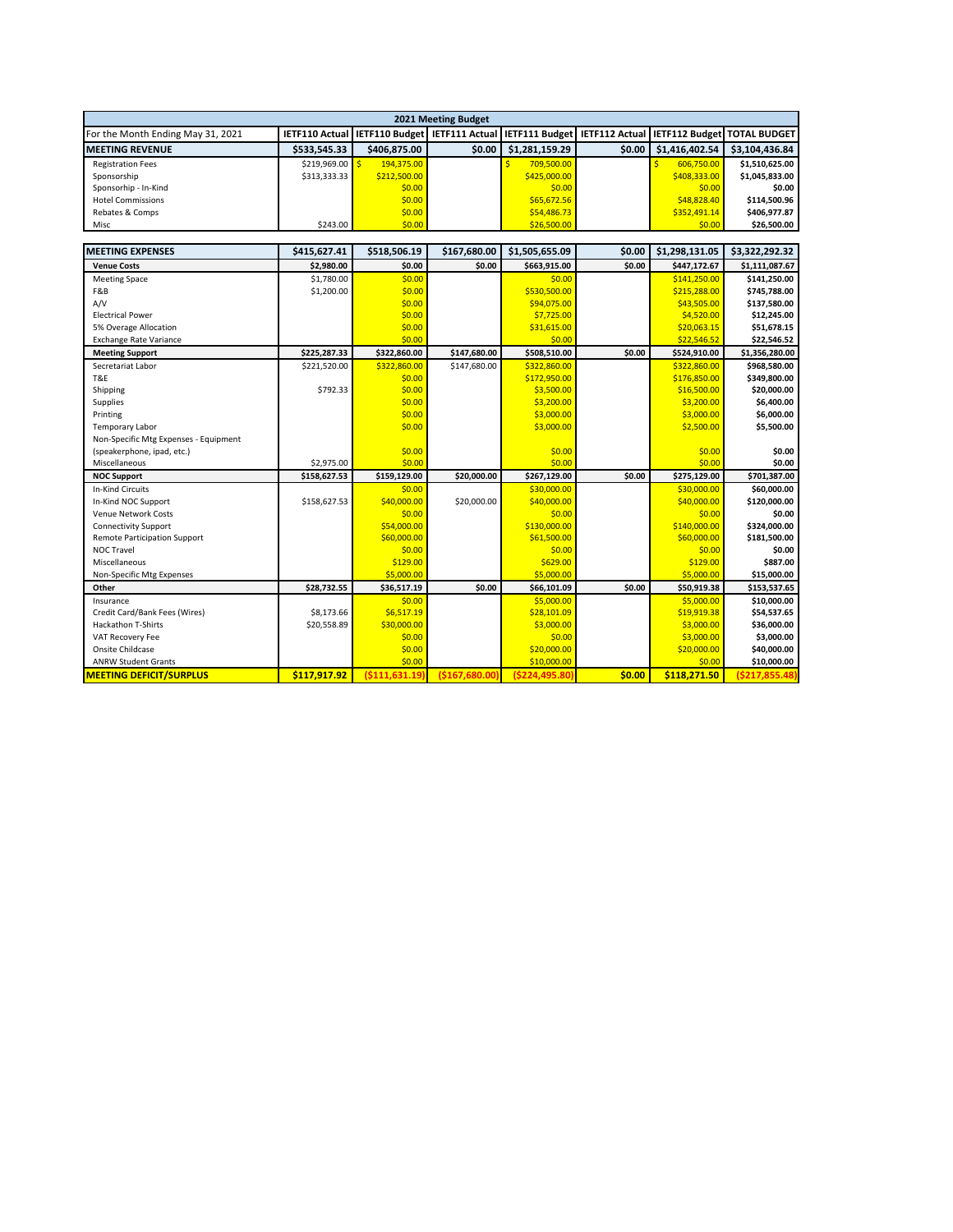## **IETF Administration LLC Balance Sheet**

**As of May 31, 2021**

|                                         | Total               |
|-----------------------------------------|---------------------|
| ASSETS                                  |                     |
| <b>Current Assets</b>                   |                     |
| <b>Bank Accounts</b>                    |                     |
| 1002 WFB - Checking                     | 203,052.45          |
| 1003 WFB - Savings                      | 8,137,311.64        |
| <b>Total Bank Accounts</b>              | \$<br>8,340,364.09  |
| <b>Accounts Receivable</b>              |                     |
| <b>1200 Accounts Receivable</b>         | 388,000.00          |
| 1201 VAT Receivable                     | 51,580.40           |
| <b>Total Accounts Receivable</b>        | \$<br>439,580.40    |
| <b>Other Current Assets</b>             |                     |
| 1005 Goldman Sachs Investments          | 20,251,519.87       |
| 1100 Pre-Paid Expenses                  | 885,869.68          |
| 1101 Pre-Paid Insurance                 | 6,521.54            |
| 1120 Endowment Receivable               | 614,055.77          |
| 1125 Grants Receivable from ISOC        | 6,500,000.00        |
| 1140 Discount on Pledges                | -74,139.48          |
| 1145 Discount on Grants Receivable ISOC | -7,790.65           |
| 1300 Reimbursable Expenses              | 842.93              |
| <b>Total Other Current Assets</b>       | \$<br>28,176,879.66 |
| <b>Total Current Assets</b>             | \$<br>36,956,824.15 |
| <b>Fixed Assets</b>                     |                     |
| 1400 Software                           |                     |
| 1401 Dashcare Auto Schedule Builder     | 50,971.87           |
| 1403 RFC Tools - Schaad Developed       | 25,000.00           |
| 1404 RFC Tools - Elf Developed          | 144,112.50          |
| 1405 Improvement Mail Archive Tool      | 9,025.00            |
| 1406 IOLA Review Tracking               | 55,721.00           |
| 1407 Meetecho Customization             | 2,597.22            |
| 1408 Interim Mtg Management             | 4,512.50            |
| 1409 Tracking Manual ID Post Request    | 1,041.67            |
| 1410 RFC Editor Stats and Metrics       | 2,138.89            |
| 1411 Broken Email Archive Repair        | 222.22              |
| 1412 IETF Trust Website Revamp          | 5,627.78            |
| 1413 IRSG Ballots Tool                  | 8,000.00            |
| <b>Total 1400 Software</b>              | \$<br>308,970.65    |
| 1415 Elf Tools Software Development     | 140,000.02          |
| 1500 Equipment                          |                     |
| 1501 Cisco/Juniper Donated Equipment    | 371,801.29          |
| 1502 Juniper MX204 (3)                  | 204,660.00          |
|                                         |                     |